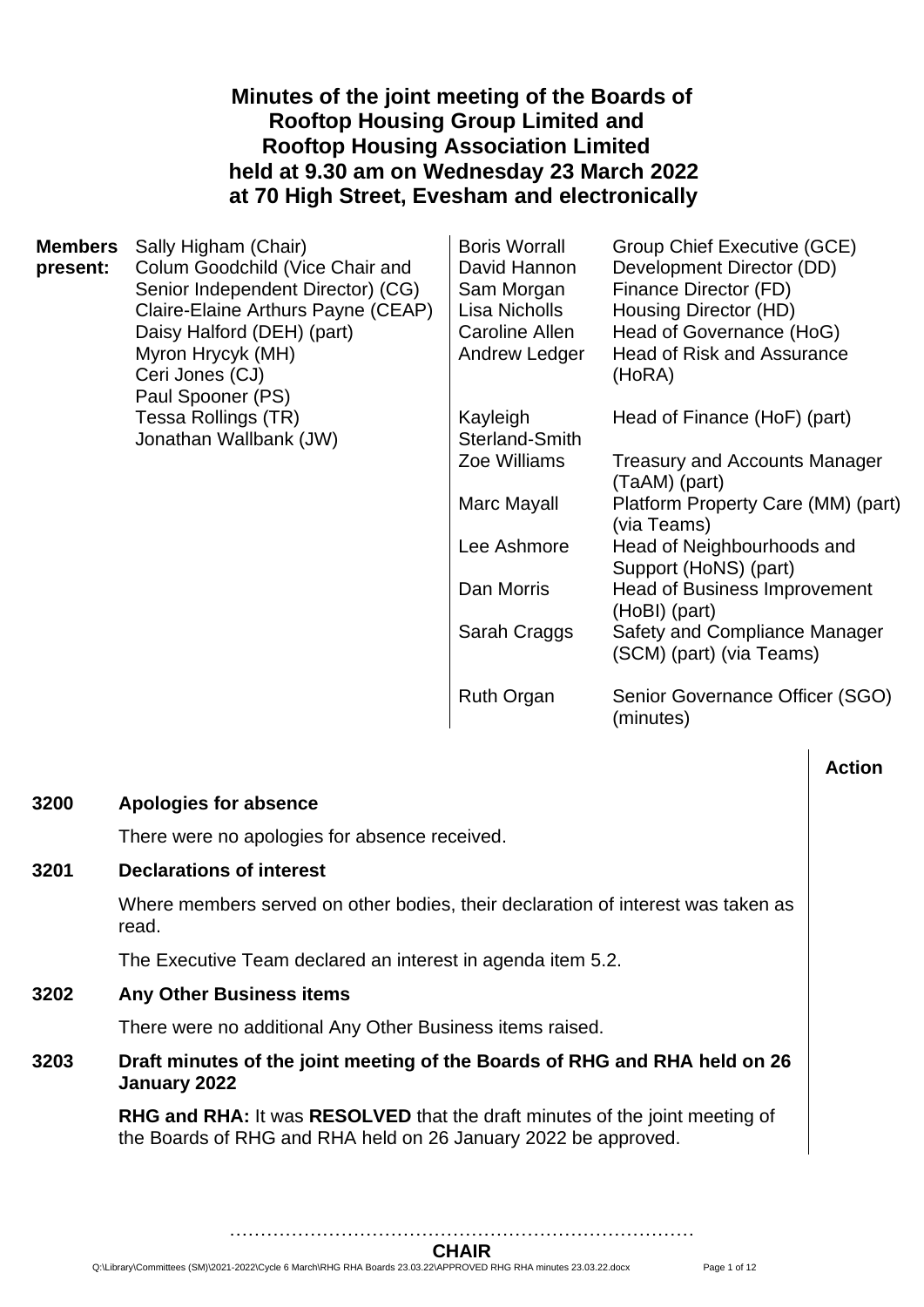|        |                                                                                                                                                                                                                                                                                                                                                                                                                                                                                                                                                                                                                                                                                                                               | <b>Action</b> |  |
|--------|-------------------------------------------------------------------------------------------------------------------------------------------------------------------------------------------------------------------------------------------------------------------------------------------------------------------------------------------------------------------------------------------------------------------------------------------------------------------------------------------------------------------------------------------------------------------------------------------------------------------------------------------------------------------------------------------------------------------------------|---------------|--|
| 3204   | <b>Outstanding Actions List</b>                                                                                                                                                                                                                                                                                                                                                                                                                                                                                                                                                                                                                                                                                               |               |  |
|        | <b>RHG and RHA:</b> Members noted the progress on the Outstanding Actions List.                                                                                                                                                                                                                                                                                                                                                                                                                                                                                                                                                                                                                                               |               |  |
| 3205   | <b>Group Chief Executive, Performance and Executive Team reports</b>                                                                                                                                                                                                                                                                                                                                                                                                                                                                                                                                                                                                                                                          |               |  |
|        | The GCE reported that the Executive Team was monitoring the operating<br>environment and Rooftop was in a stable position. The COVID-19 Recovery plan<br>had been managed effectively and closed down, with the key issues now included<br>in existing work plans and the Annual Business Plan.                                                                                                                                                                                                                                                                                                                                                                                                                               |               |  |
|        | Performance was relatively consistent with repairs satisfaction figures steady,<br>progress was being made with income and general needs voids figures were good<br>for the sector. The Older People Schemes with voids issues were being reviewed<br>including the available options to us on their future.                                                                                                                                                                                                                                                                                                                                                                                                                  |               |  |
|        | CJ commented on the successful Money Advice team and how the results showed<br>that Rooftop was caring and working hard for our customers.                                                                                                                                                                                                                                                                                                                                                                                                                                                                                                                                                                                    |               |  |
|        | Staff turnover was discussed including the challenges of the salary levels we<br>offered and that our turnover figure was higher than the current 18% for the not for<br>profit sector. Analysis was requested to show how many staff were leaving within<br>the first year of employment with Rooftop. It was noted that the Pay and Rewards<br>Policy was also due for review this year. The Chair commented that this issue<br>was not just with Rooftop but was a sector wide issue. PS asked that best<br>practice on how to retain key staff was included in the review. CEAP added that<br>the emerging people risk would be presented as the risk walk through topic at the<br>next Audit and Risk Committee meeting. | <b>HoHR</b>   |  |
| 3205.1 | Performance                                                                                                                                                                                                                                                                                                                                                                                                                                                                                                                                                                                                                                                                                                                   |               |  |
|        | The performance discussion was covered in the GCE overview discussion.                                                                                                                                                                                                                                                                                                                                                                                                                                                                                                                                                                                                                                                        |               |  |
| 3205.2 | <b>Housing overview</b>                                                                                                                                                                                                                                                                                                                                                                                                                                                                                                                                                                                                                                                                                                       |               |  |
|        | The HD advised that the key issues in housing were with resourcing the<br>directorate, working with partners to provide support to customers affected by the<br>increased cost of living and that the Cost Sharing Vehicle (CSV) agreement had<br>been finalised including the Members Agreement, Articles of Association and the<br>Maintenance Agreement including Key Performance Indicators (KPIs).                                                                                                                                                                                                                                                                                                                       |               |  |
|        | CEAP praised the work that was being undertaken especially using the data to<br>drive focus and provide clear action plans.                                                                                                                                                                                                                                                                                                                                                                                                                                                                                                                                                                                                   |               |  |
|        | There was a discussion on providing customers with good communication with<br>transparent and realistic timelines for their repairs to be completed. The HD<br>commented that the communications plan for the Repairs project would be shared<br>with the Board concerning the hyper care of customers in the repairs backlog.<br>DEH asked for a copy of the literature that would be sent to customers.                                                                                                                                                                                                                                                                                                                     | <b>HD</b>     |  |
|        | The HD confirmed that Rooftop had dedicated staff at Platform Property Care<br>(PPC) in light of Stonewater joining the CSV and there were detailed and<br>comprehensive mobilisation plans in place.                                                                                                                                                                                                                                                                                                                                                                                                                                                                                                                         |               |  |
|        |                                                                                                                                                                                                                                                                                                                                                                                                                                                                                                                                                                                                                                                                                                                               |               |  |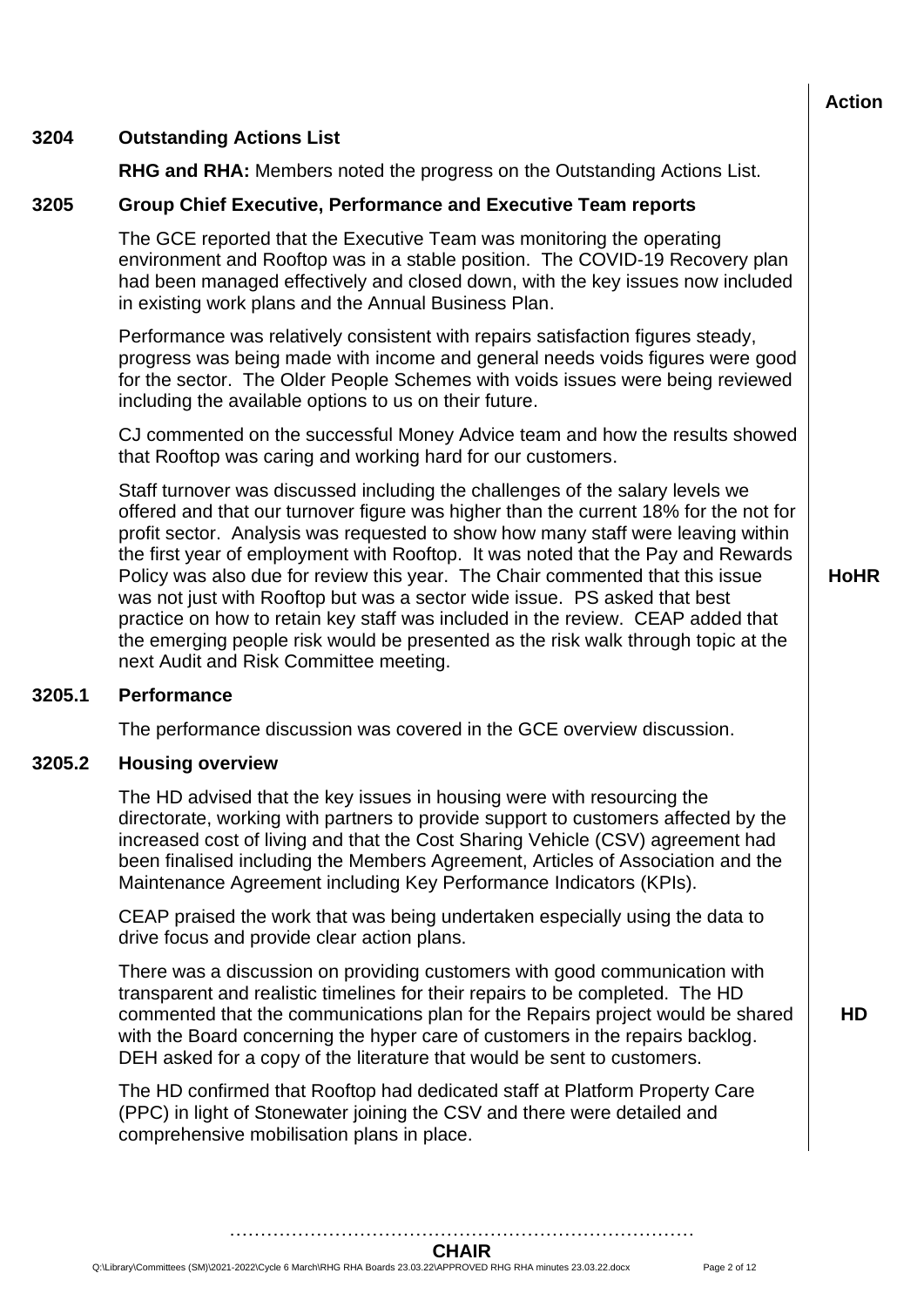CEAP reported that there were legal companies in the area touting for business with social housing customers regarding damp and mould issues. The HD confirmed that Rooftop was reaching out to customers to encourage the reporting of damp and mould.

Regarding the challenges to customers struggling with the increased cost of living the HD advised that Rooftop worked closely with the Citizens Advice Bureau and other money advice services to maximise support for customers, as well as having a dedicated Money Advice Team within Rooftop.

The HD explained that plans were in place with PPC to track the progress of the repairs service with comprehensive KPIs created, a strong client approach with regular partner/project team meetings being held, and Rooftop would be meeting with Stonewater to discuss the future working relationship between all parties involved.

### **3205.3 Development overview**

The DD advised that Rooftop had passed the Homes England (HE) Compliance Audit for 2021/22 with a green light and only one minor error identified.

He reported that HE had been given an additional £3.3 million to provide funding and grants for new houses. Rooftop would be using this additional funding to provide lower-cost social rent; together the funding would see the schemes break even by year 44. These included Broomhall, Worcester, Manor Road, Middle Littleton and Cleevelands, Bishop's Cleeve. This meant that currently 80% of new schemes would be social rented properties.

It was noted that there may be a delay in the handover of properties at Manor Road, Middle Littleton.

The DD provided an update on the Tesco land site proposals. He also updated the Board on the Band C progress with 89% stock now surveyed and it was expected that about 70% of stock would be rated energy Band C or higher.

PS thanked the Head of Programme Delivery for her work on obtaining the additional grant and funding from HE and that this should be reported in a press release as a good news story for Rooftop. He added that the Matrix Partnership was also working to maximise grant funding for the Band C work across the partnership.

The FD confirmed that the additional grant improved the pay back figures in the Financial Business Plan.

There was a query on potential disposals for those properties well below Band C, which the FD responded was in a plan to dispose an estimated five per annum. The DD added that those of the lowest Band rating were already being reviewed for potential disposal.

It was confirmed that a surplus on sales income was expected by the end of the financial year.

**DD**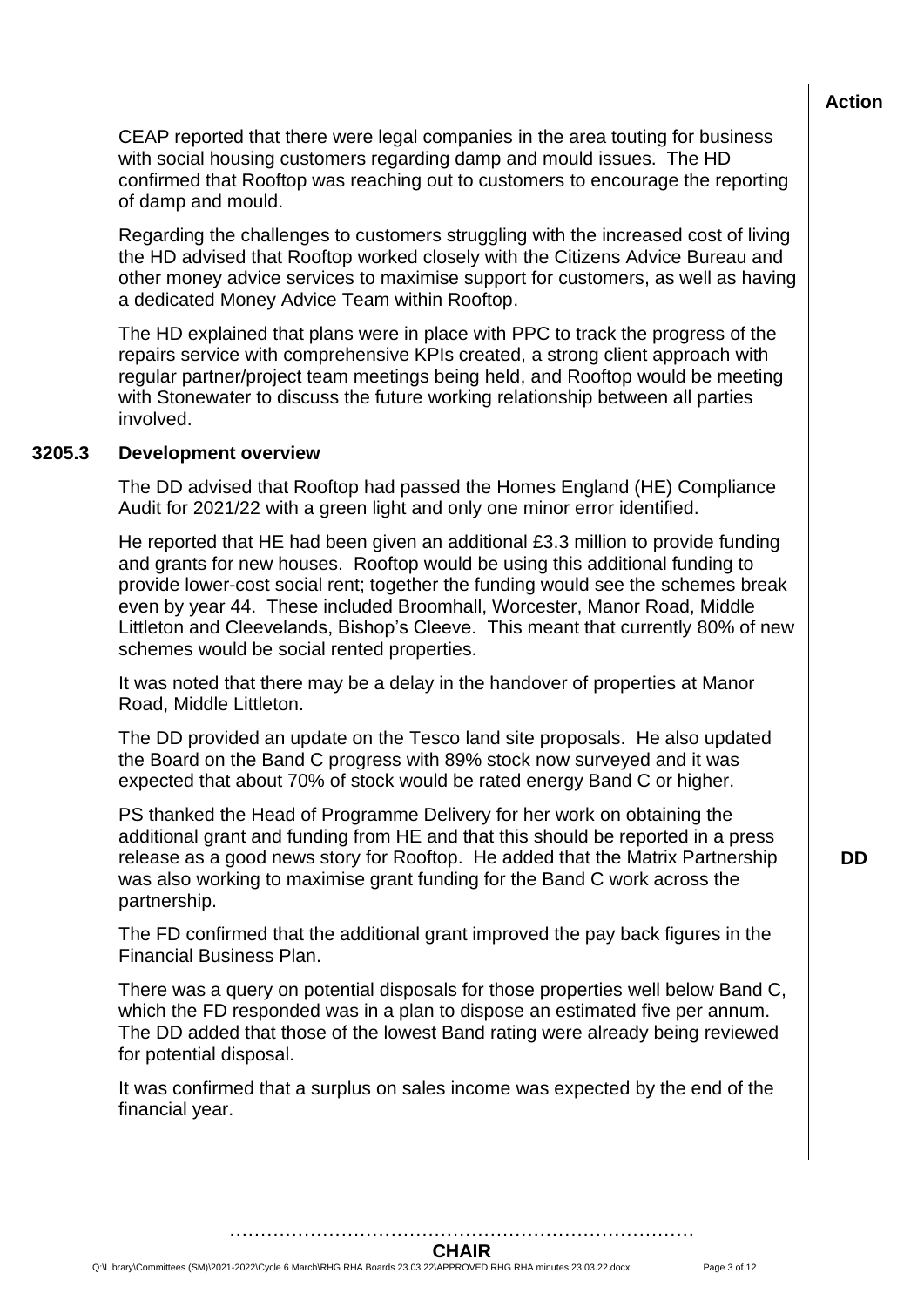CG commented on the good quality data that was being collected from the Band C project which would help to model any risks identified. The DD confirmed that the EPC rating would be refreshed every five years and any major works to properties would allow the rating system to be updated at the same time allowing the data to be kept live.

### **3205.4 Finance overview**

The FD reported that the March payroll had been processed on the new HR and Payroll system with no major issues.

There was a discussion on the possible failure and take-over by Government of a gas provider which Rooftop had signed a three year gas contract with last year. The FD reported there was a potential financial implication of £500,000 per annum if Rooftop left the contract which could be contained in the budget for next year, without impacting covenants and then partly recovered over the following years, although service charges would need to be carefully considered. The 2022/23 budget would need to be updated with the latest figures when they were available and the Board would also be provided with an update of the situation. A move to another supplier would mean that we would lose any beneficial rates from the previous agreed contract. The GCE added that the NHF and Chief Executives of housing associations in the same position were discussing taking a sector wide view of this issue.

CEAP queried the timeline in the QL update for moving the assets and facilities information onto the system. She asked for the plan as soon as it was available. The FD explained that the plan was being agreed by the Project Delivery group and that health and safety data was already being moved across to QL. The HD added that the direction of travel and timescales relating to the stock condition data was provided in the report at this meeting.

**RHG and RHA:** Members noted the content of the Group Chief Executive, Performance and Executive Team reports.

The FD, HD, DD and HoRA left the meeting.

### **3206 Confidential – Executive Team**

This item was minuted separately.

The FD, HD, DD and HoRA rejoined the meeting.

The TaAM and HoF joined the meeting.

### **3207 Proposed Group Budget 2022/23**

The TaAM provided a presentation on the proposed group budget for the next year.

The expected productivity target by PPC was noted and how it was expected to increase to four days initially and then to five days in the longer term. The TaAM commented on the positive working relationship that Rooftop had with PPC.

JW praised the presentation and the key points raised in it.

**FD**

**FD**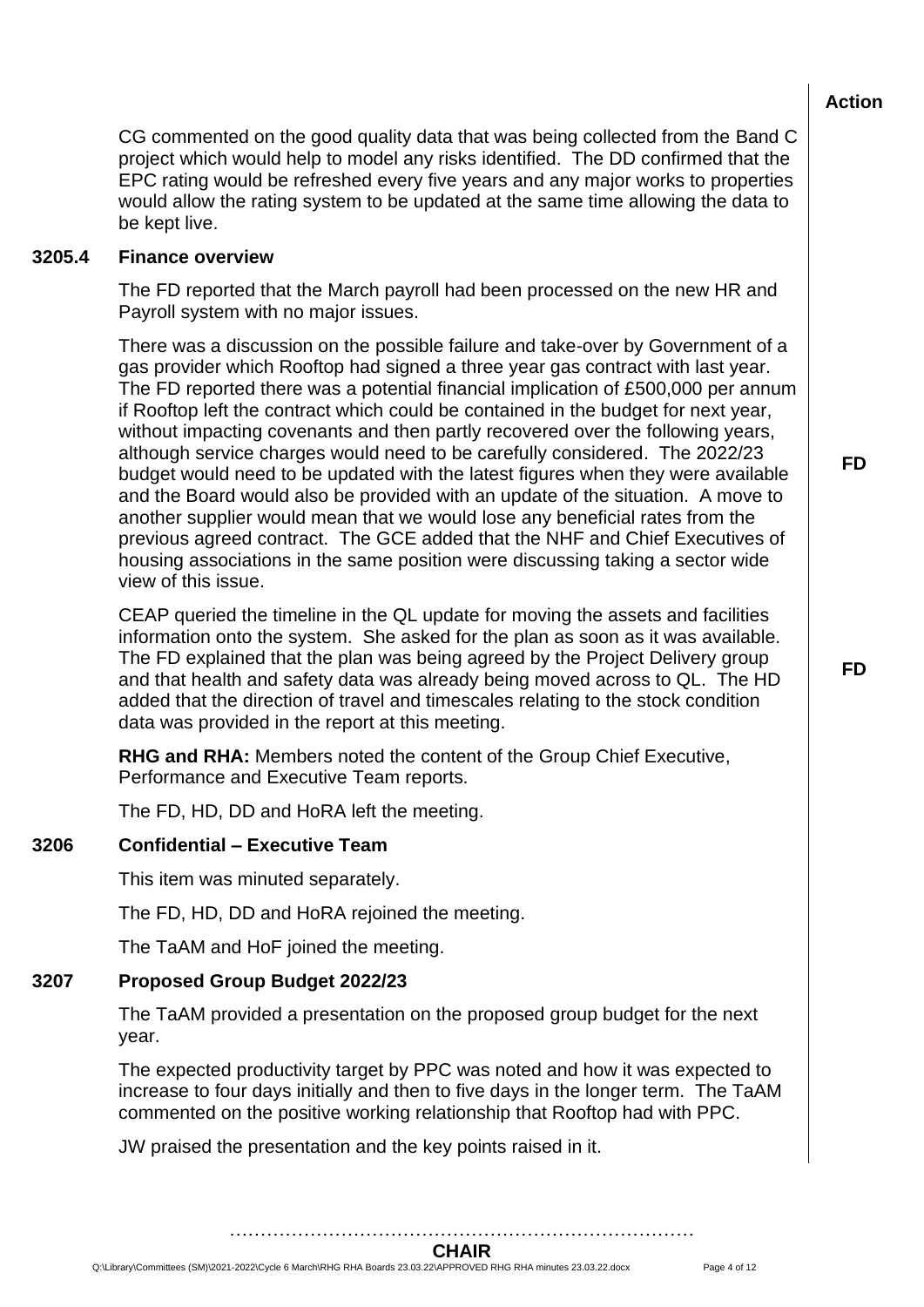PS commented that our focus was at the right level for bad debts and voids as these were the pressure areas at the moment.

It was noted that there were risks on what we wanted to achieve against what we needed financially and the Defensive Action Plan was the tool to review this margin.

It was commented that there was no external employee survey in the budget, but an in house survey would be produced within current budgets.

It was noted that it was a lean budget and there was a question on the effect to it of the loss of the gas supplier. The FD responded that historically we overachieved against budget and there would be some savings through vacancies, efficiencies by PPC in repairs and the work being carried out on customer expectations and reviewing the life of the components in homes.

The Change of Use timetable was commented on by CEAP. She queried what provision would be provided to those customers in Extracare schemes if the schemes designation were changed. The HD clarified that various options were being explored, but that existing residents would remain in their home with minimal impact. However, should a scheme need to be disposed of to another housing association then consideration of the impact on customers would be a priority, alongside ensuring the right provider took on the management.

In response to a question on managing rent levels, the HD explained that a clear narrative to customers was provided on their rent levels and how their money was spent that had been sent out with this year's rent increase notification letters.

The use of consultants was queried, which the TaAM explained was low, considered legitimate and had been budgeted for.

**RHG and RHA:** It was **RESOLVED** that the budgets for 2022/23 be approved.

**RHG:** It was **RESOLVED** that the Annual Disposals Plan be approved.

The TaAM left the meeting.

### **3208 Annual Business Plan 2022/23**

The GCE explained that there were some gaps in the document where key financial figures were still to be set and that stakeholder and customer consultation was yet to be carried out. He then highlighted the key points in the plan.

The KPIs were discussed. The HD confirmed that item 4 Repairs Right First Time was a realistic figure as new technology was being trialled in this area. The HD also confirmed that items 5 and 6 Average no of Days to Complete were set by taking a fresh approach via the PPC maintenance agreement. It was noted that the figure for item 12 Void loss needed to match the approved budget for 2022/23 and it was agreed that the Board be provided with the detailed breakdown of voids. It was commented that item 21 Colleague Turnover was a realistic target to aim for by the end of the year.

**HoF/ HoBI**

………………………………………………………………… **CHAIR**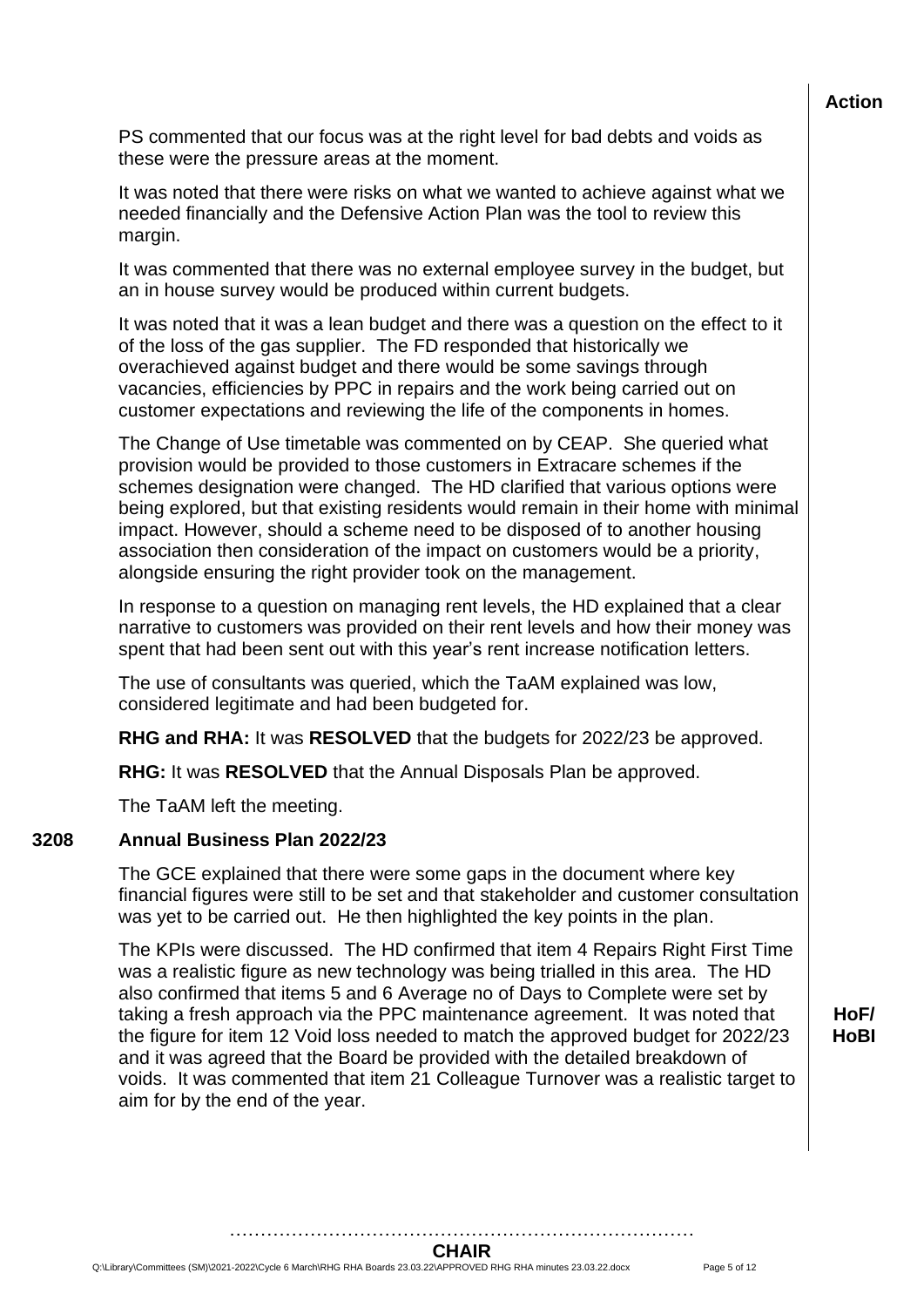**RHG:** It was **RESOLVED** that the 2022-23 Annual Business Plan, including annual outcomes and Key Performance Indicators, be approved subject to any final amendments by the Group Chief Executive and following approval of the Financial Business Plan at the May board meeting and incorporation of customer and stakeholder feedback.

## **3209 RHG Financial Business Plan 2022 – Principles and Stress Testing**

The FD provided the key highlights of the report.

There was a question on the increase in costs due to a potential change in gas contract. The FD explained that there would be a relatively small increase and stress testing would be carried out against operating costs increasing by an additional 1% and 3%.

The FD responded to a question on modelling against mitigating actions by confirming that this was included in every test.

JW queried a security test against the need to be flexible with the Carbon Zero costs. The FD replied that capacity had been built into the Financial Business Plan with the availability to extend the development programme.

There was concern that the change in gas provider would increase the cost to Rooftop, if costs were not charged back to the customer. The FD confirmed that the implications of any change in gas provider would be worked through as to the most viable option, when all the details were available.

The stress tests on building more social rented properties and grant received against procurement options for the Band C projects were noted. The FD noted that grant levels for the Band C project were being kept low as a prudent measure. All rented properties in the New Ways of Working 2 programme were social rent, which meant that the grant received was at a higher rate. However, capacity in the development plan would be constantly reviewed for testing purposes.

The FD commented that the Financial Business Plan and the Treasury Management Strategy due to be presented at the May and July board meetings respectively would cover the funding and refinancing requirements.

The GCE suggested that the Board be given a walk through of the Defensive Action Plan at the next meeting. This was also seen as good regulatory practice. **FD**

**RHG:** It was **RESOLVED** that the proposed stress testing scenarios and the Defensive Action Plan, as documented in Appendix 2 of the report be approved.

## **3210 Value for Money Strategy**

The HoF explained that the Strategy had been reshaped, focus had been made to the key strategic aims of the organisation and that there were measurable outcomes in the Action Plan.

CEAP requested that a commitment to customers via customer priorities be included in the Strategy. The GCE suggested that this be in the form of 'value to the customer'.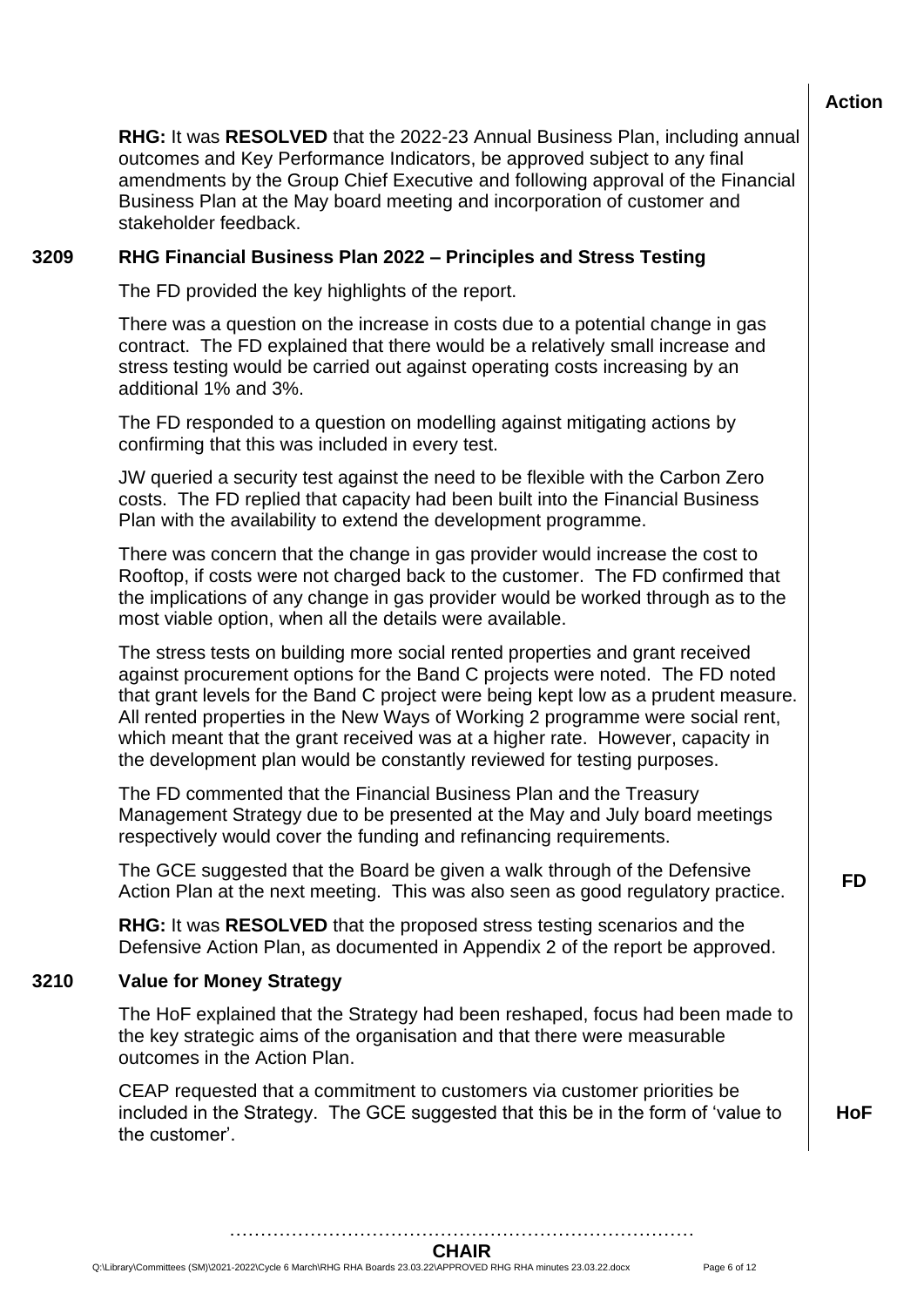**HoF**

CG commented on the staff savings figure, which was explained by the FD. It was agreed that the wording should be changed to a 'minimum' £200,000 in staff savings.

**RHG:** It was **RESOLVED** that the Value For Money Strategy and associated Action Plan be approved, subject to the amendments requested.

The HoF left the meeting.

MM joined the meeting via Microsoft Teams.

### **3211 Responsive Repairs Improvement Plan – presentation**

The HD introduced MM to the meeting.

He explained the challenges that PPC had faced and its response to them. He noted that the latest delivery figure for Repairs Right First Time was 92% which was a good result.

The HD explained the Improvement Plan that was using a cross organisation project team which was focussed upon returning responsive repairs to a Business As Usual performance approach for new repairs from May and for the backlog to be fully cleared by October 2022. This would improve customer service, customer satisfaction, operative productivity and also enable the Repairs Officers to work in a different way and become more proactive.

TR commented on resources and keeping up with new repairs whilst working on the backlog of jobs. MM confirmed that there would be 22 operatives dealing with new repairs but additional resource would be required to deal with the backlog. These jobs would be reviewed initially to filter out any duplications. The HD added that there was a high number of repairs being requested and further investigation into the data would be carried out as to any property patterns and changes required from revenue to capital spends.

DEH provided a personal experience as a resident and that the importance to the operative was building up a rapport with his customers to provide him with job satisfaction.

It was noted that getting the resource to cover the backlog was a key risk area.

MM explained the most efficient way to deliver a repair was through diagnostics of the repair, making sure that the operative had the right stock on their van and the process for any follow up work. There was a balance required between evaluating the cost of the jobs and planning the work against what materials would be needed.

MM left the meeting.

MH commented on the planned new dynamic job scheduling and how it was being trialled. The HD confirmed that she had received assurance on how the system would work.

**RHG and RHA:** Members noted the content of the Responsive Repairs Improvement Plan – presentation.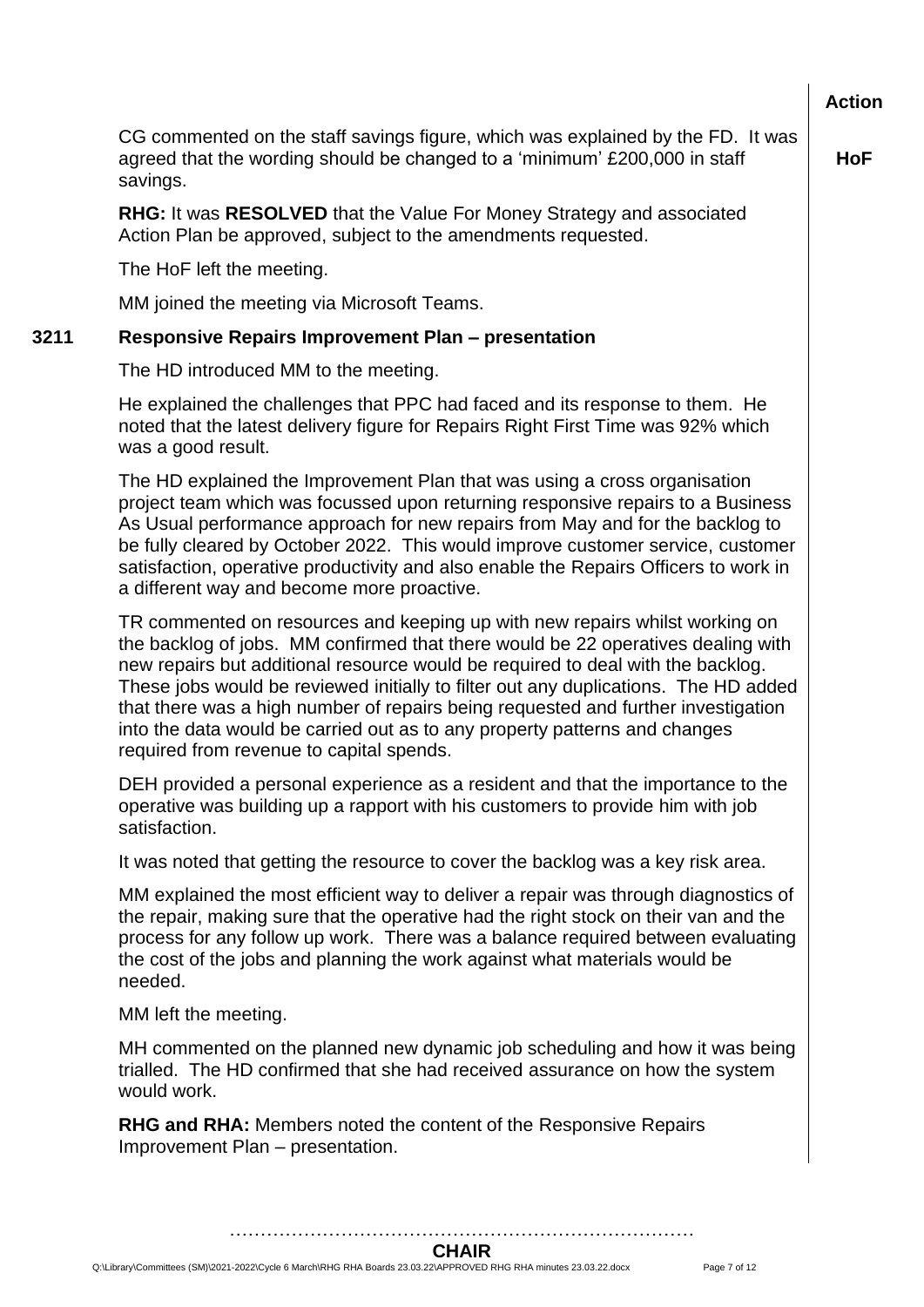# **Action 3212 Housing progress update and year ahead – presentation** The HD commented on the presentation including the work completed over the last two years, the achievements and the vision for the future. CG praised the improvements that had been made especially with the introduction of the specialism roles. The HD added her praise to her team on what it had achieved. **RHG:** Members noted the content of the Housing progress update and year ahead – presentation. **3213 Quarterly Financial Monitoring** The FD explained the current financial position including the prediction that the year end figures would be lower than budgeted. Therefore, the expected budget surplus would not be met. It was noted that there were no expected impairments to be made for this year, as there was for last year. **RHG and RHA:** Members noted the content of the Quarterly Financial Monitoring. **3214 Customer Voice** The HD highlighted the key points of the report. The HoNS joined the meeting. There was a discussion on customer communication and how Rooftop was addressing this. The HD explained that a plan was in place that covered development of 'tone of voice' that would underpin customer service training to be delivered in July. The GCE suggested that a presentation on how customer communication was received was provided at the next meeting. CEAP asked that it be a strategic overview for assurance purposes. The work on Anti-Social Behaviour was also noted by the HD including working with key partners, being consistent on prevention and enforcement and having the skills and ability to handle it when it escalated. **RHG and RHA:** Members noted the content of the Customer Voice report. **3215 Customer Charter** The HoNS explained the three key areas of the Charter.

There was some concern on whether we were overpromising and would ultimately undeliver. The HoNS and HD both explained the review process that the document had been through, via the Heads of Service, the Executive Team, digitally engaged customers and the Resident Excellence Panel. There was no cause for concern as it was generally intrinsic to what we already did. This document would align with the Customer Strategy and embrace technology going forward. It would also be reviewed on a regular basis.

…………………………………………………………………

**HD**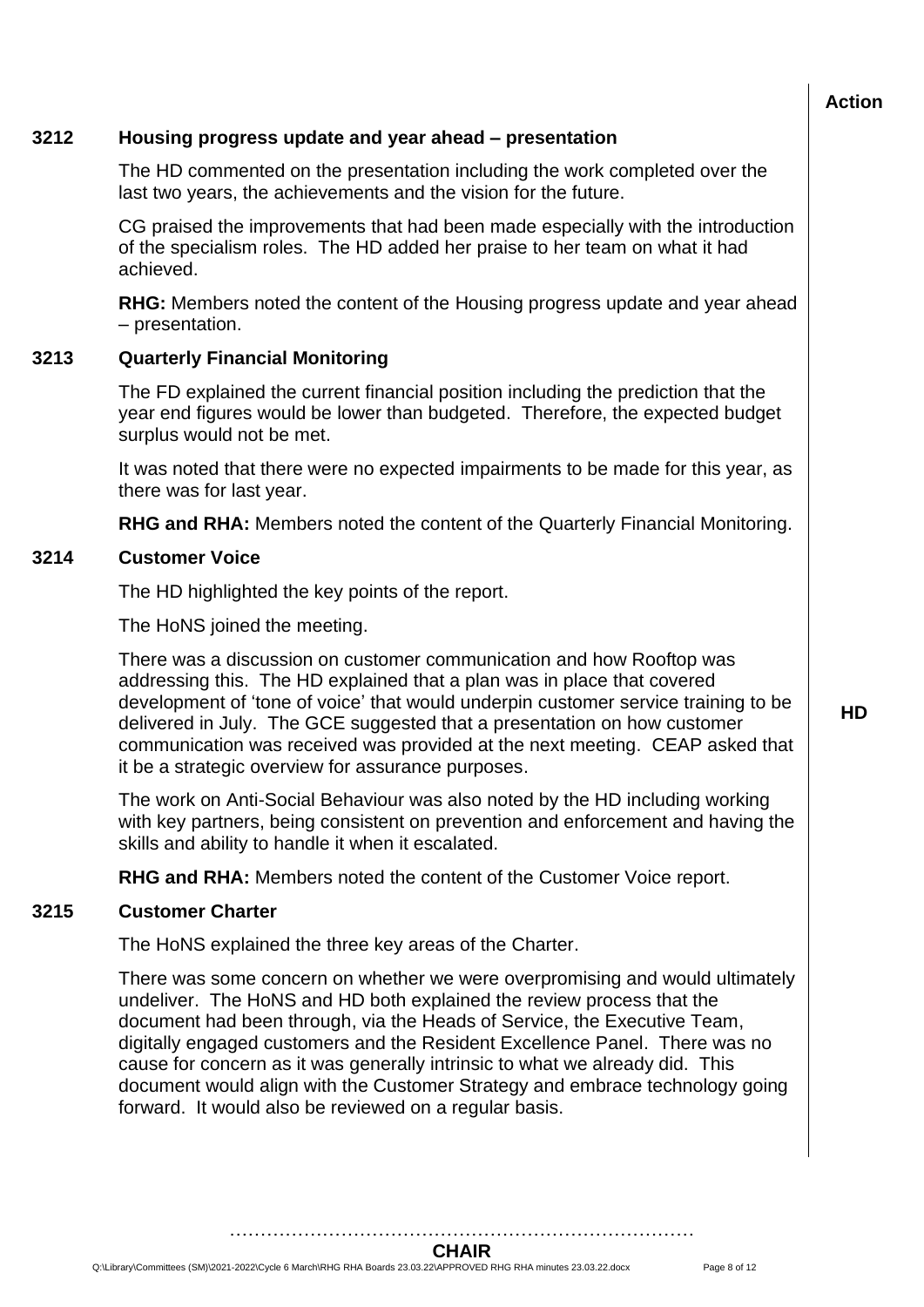**Action** There was a discussion on the wording used with both CEAP and CG questioning the need to allow empowerment of customers rather than Rooftop leading them. It was agreed that the HD would consider feedback, make appropriate changes and update Members following their suggestions. The HoNS commented that the wording in the final document had been simplified through a software programme to ensure the documents were easy to read. **HD RHG and RHA:** Members noted the content of the Customer Charter report. The HoNS and DEH left the meeting. The HoBI joined the meeting. **3216 Complaints Process Review 2022** The HoBI explained the focus for the next few months regarding the findings of the complaints process review. In response to a query from PS on improvements for the next year, the HoBI commented on what could be achieved including a better methodology. The recruitment of the Customer Services Manager was also seen as an improvement. **RHG and RHA:** Members noted the content of the Complaints Process Review 2022. **3217 Core Customer Data** The HD explained the data that was being used and how it was being stored. MH commented on the number of customers who preferred digital interactions. The HD added that digital inclusion was a key priority so aspirations in community and scheme Wi-Fi access would be explored over the next 12 to 18 months, budget allowing, and was a key target within the Community Investment Strategy. CEAP praised the work undertaken in the report. However, she questioned the use of the term 'newbies' which gave an unconscious bias and suggested that it be replaced with 'new customers'. The HD agreed to this adjustment. **HoBI** PS noted that this was a positive start at looking at what data we had and how to use it productively. **RHG:** Members noted the content of the Core Customer Data report. The HoBI left the meeting. **3218 Stock Condition Data Development** The HD advised that the report was to confirm the current position with stock condition data, what actions needed to be taken and the revised methodology to be implemented. The HD commented how the recruitment of the additional Stock Condition Surveyor was a struggle and that external resources may be required but at a higher cost. This would be decided once the data being held on both QL and RAMS had been compared and it was clear what information was still required to be collected.

> ………………………………………………………………… **CHAIR**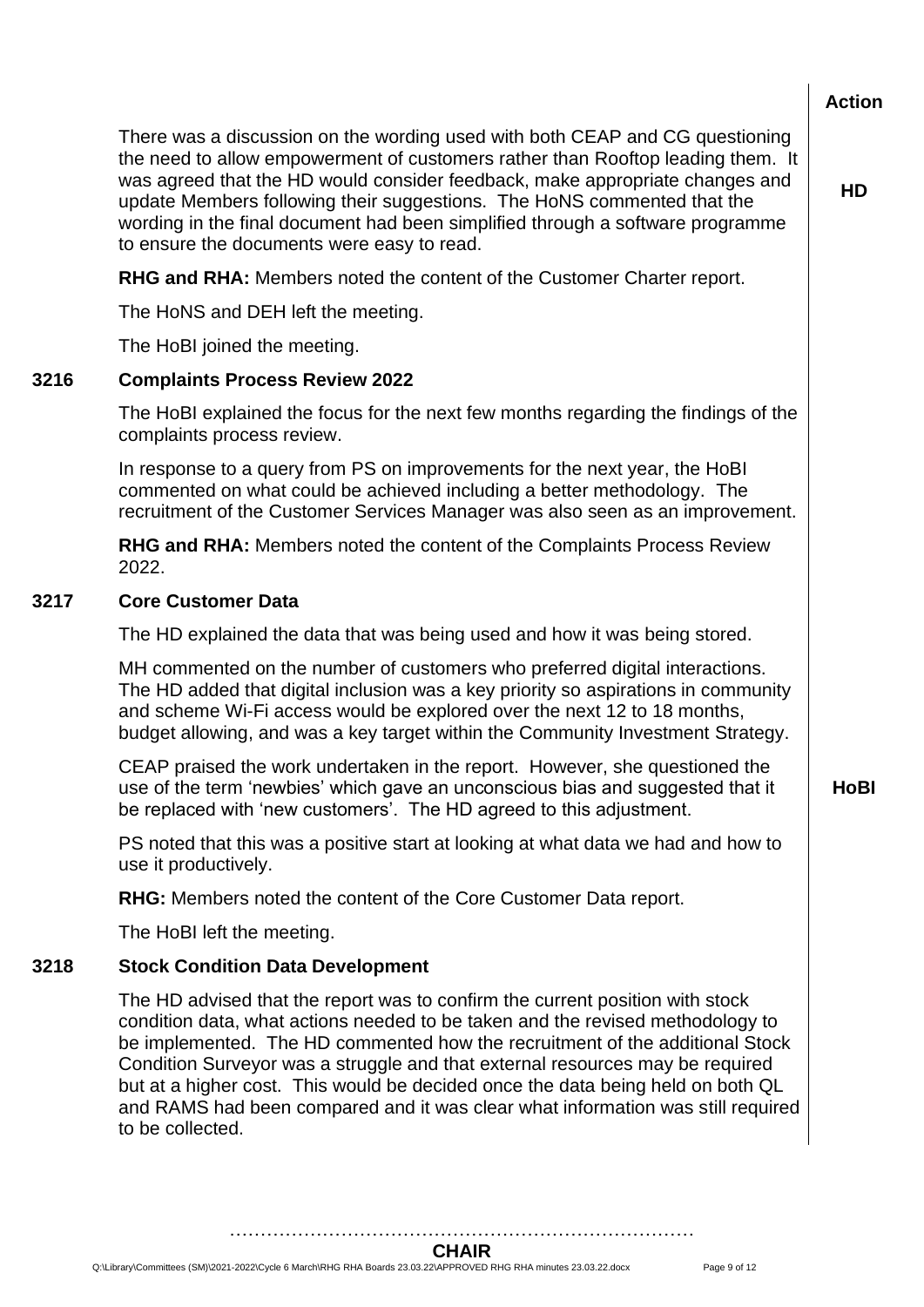**HoRA**

**RHG:** Members noted the content of the Stock Condition Data Development report.

The SCM joined the meeting via Microsoft Teams.

## **3219 Compliance including Health and Safety to 31 January 2022**

The HoRA and SCM explained the robust approach to risk assessment that Rooftop was using and how the increased number of Fire Risk Assessment Actions (FRA) were categorised. There were no actions that required urgent or immediate resolving or were outstanding. Progress against the FRA programme would be provided to the Board via the compliance report.

The FRA table in the report was explained and that, for transparency, actions would not be closed off until confirmation had been received that they had been completed. The HoRA added that he was satisfied that this was the way forward with this reporting following discussions with the SCM and Head of Assets and Facilities.

**RHG and RHA:** Members noted the assurance given in the report and actions being taken to address areas of non-compliance.

The SCM left the meeting.

### **3220 Risk review**

The HoRA explained that an analysis of our risks had been carried out in January, following the Audit and Risk Committee meeting and that they had now been split into Strategic, Business and Operational which the Chair welcomed.

CJ praised how seriously the HoRA took Health and Safety and the high profile that it was given.

**RHG and RHA:** Members noted the content of the risk review presentation.

DEH rejoined the meeting.

## **3221 GreenSquareAccord – Matrix Partner Consortia agreement**

The DD explained the previous agreement and that this new agreement included mitigation against the risk of it being revoked. PS added that this type of agreement was in keeping when public money was involved.

## **RHG and RHA:** It was **RESOLVED** to approve:

- i. Delegated Authority to the Development Director in Consultation with the Finance Director to conclude negotiations with GSA and Matrix Partners and enter the GSA (Matrix) Consortia Agreement 2022.
- ii. Submission of the Homes England Delivery Partner Deed on the successful conclusion of the GSA (Matrix) Consortia Agreement.

## **3222 Crown Inn, Powick**

The DD explained the report.

………………………………………………………………… **CHAIR**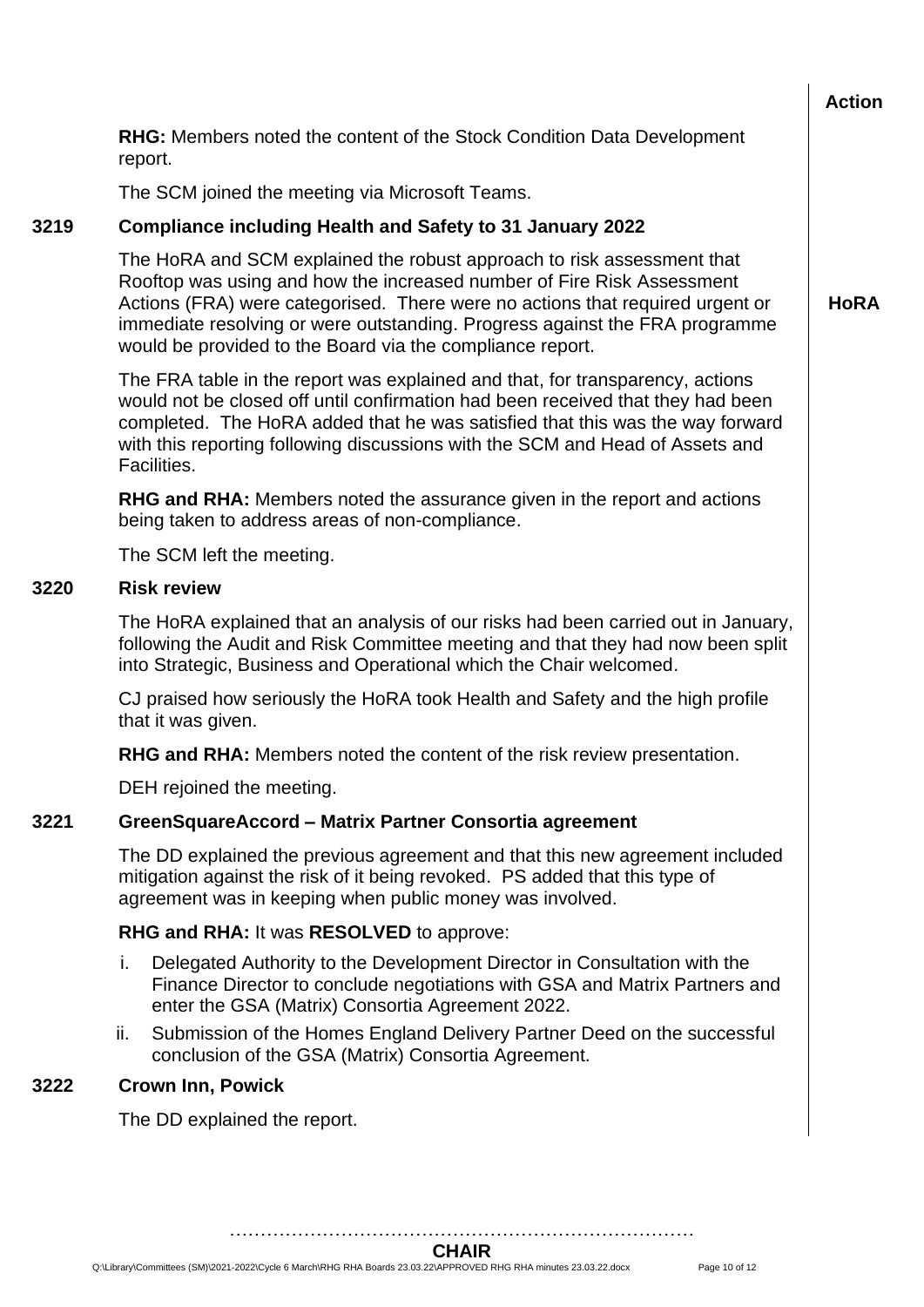There was a discussion on what could have been done to prevent the increased cost to the scheme, how it had been a calculated risk and that the delays had been out of our control. However, all the properties would now be for social rent, which would improve the financial position of the scheme.

**RHG and RHA:** It was **RESOLVED** that the revised total scheme cost of £4,551,680 be approved.

### **3223 Probity Policy**

The HoG stated that the Policy review had incorporated the principles of the draft NHF Code of Conduct for 2022.

**RHG:** It was **RESOLVED** that the revised Probity Policy be approved.

### **3224 Equality, Diversity and Inclusion Policy**

The HD advised that the policy had been updated to reflect changes in our approach strategically and highlighted that the Inclusion Alliance Group would be involved in a further review of the Policy within 12 months from approval which would be brought back to the Board for approval in March 2023.

**RHG**: It was **RESOLVED** that the revised Equality, Diversity, and Inclusion Policy be approved.

### **3225 Asset and Liability Registers Policy**

The FD explained that there had been few amendments made to the Policy.

**RHG:** It was **RESOLVED** that the Asset and Liability Registers Policy be approved.

## **3226 Annual review of the Matters Reserved for the Board and Scheme of Delegations**

The HoG explained the key amendments made to the documents.

It was noted that the changes to the DD delegations relating to disposals was to bring it into line with the other disposals.

JW queried the change in the figure under 8.1 of the Matters Reserved for the Board from £3.9 million to £4.5 million. It was explained that this was due to the increase in build costs. The DD and Executive Team delegation would cover small schemes, generally of 10 to 12 units, though these would already have been included in the overall scheme approval given by the Board. It was requested that the wording be amended at 31.11 in the Scheme of Delegations to 'Approve development schemes up to £4.5 million (total scheme cost) that do not include outright sales subject to prior confirmation of compliance and meeting financial parameters by the Development Project Review Panel.'

DEH left the meeting.

**HoG**